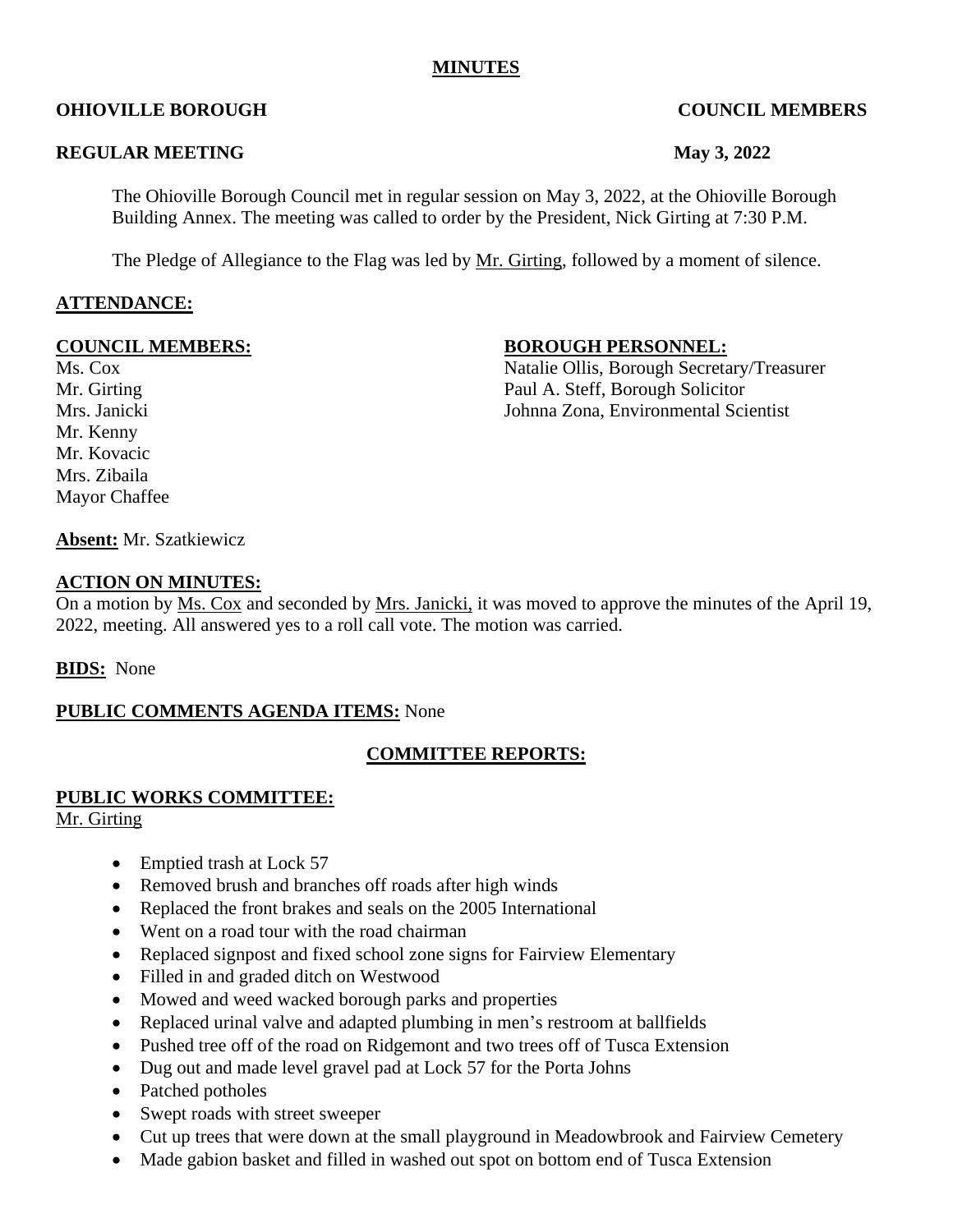- 2007 Exmark Zero Turn needs two new tires (Craig is looking for slightly used ones)
- Wildwood Road pipe, pump, and all attachments was located at Knickerbocker
	- $\degree$  6" pump, 2000 gallons per minute \$250/day and \$750/week = \$750.00
	- o Intake hose,  $$180$ /week per section (2 or 3 needed) =  $$540.00$
	- o Outlet hose,  $$150/week$  (4 needed) =  $$600.00$
	- $\circ$  Filter bag, \$83.50 and must be purchased = \$83.50
	- $\degree$  18" silt sock \$225.00 a pallet (3 pallets needed) = \$675.00
	- o Sandbags to dam creek, already have sand at the yard and \$.65 each empty
	- o Headwall from Parson's (two weeks' notice) \$2900.00
	- o Excavator and Plate Compactor rental \$6860.00
	- o Limestone (already at yard)
	- o Pipe \$5300.00

Mr. Girting reported the emergency permit for Wildwood Road was approved.

On a motion by Mr. Girting and seconded by Mrs. Zibaila it was moved to purchase a new mower deck clutch from Town & Country in the amount of \$601.01 for the 2007 Exmark Zero Turn. All answered yes to a roll call vote. The motion was carried.

On a motion by Mr. Kenny and seconded by Mr. Kovacic it was moved to not exceed \$25,000.00 for repairs on Wildwood Road. All answered yes to a roll call vote. The motion was carried.

## **FINANCE / OFFICE COMMITTEE:**

On a motion by Mrs. Janicki and seconded by Mrs. Zibaila it was moved to transfer the ARPA Funds to the Sweep Account. All answered yes to a roll call vote. The motion was carried.

## **LEGISLATIVE COMMITTEE:**

Mr. Kenny reported from COG that District Attorney David Lozier spoke of a primary committee for the Police Departments and spoke of regionalization.

## **PUBLIC UTILITIES COMMITTEE:** No Report

## **PUBLIC SAFETY COMMITTEE:**

Ms. Cox reported she will be meeting with the chief and discussing upgrades to the police facility.

Mr. Kenny reported that the new Motorola Radios will be the Boroughs' responsibility for repairs, once received.

## **RECREATION COMMITTEE:**

Mrs. Zibaila reported she is obtaining estimates for the ballpark.

Mrs. Zibaila reported she will meet with the conservation district to take a look at Lock 57.

Mr. Kenny reported a one-year contract would have to be signed for Cintas to clean the restrooms at Lock 57.

Mr. Girting reported to leave the Handicap Porta John at Lock 57 and remove the other Porta John, only one is needed.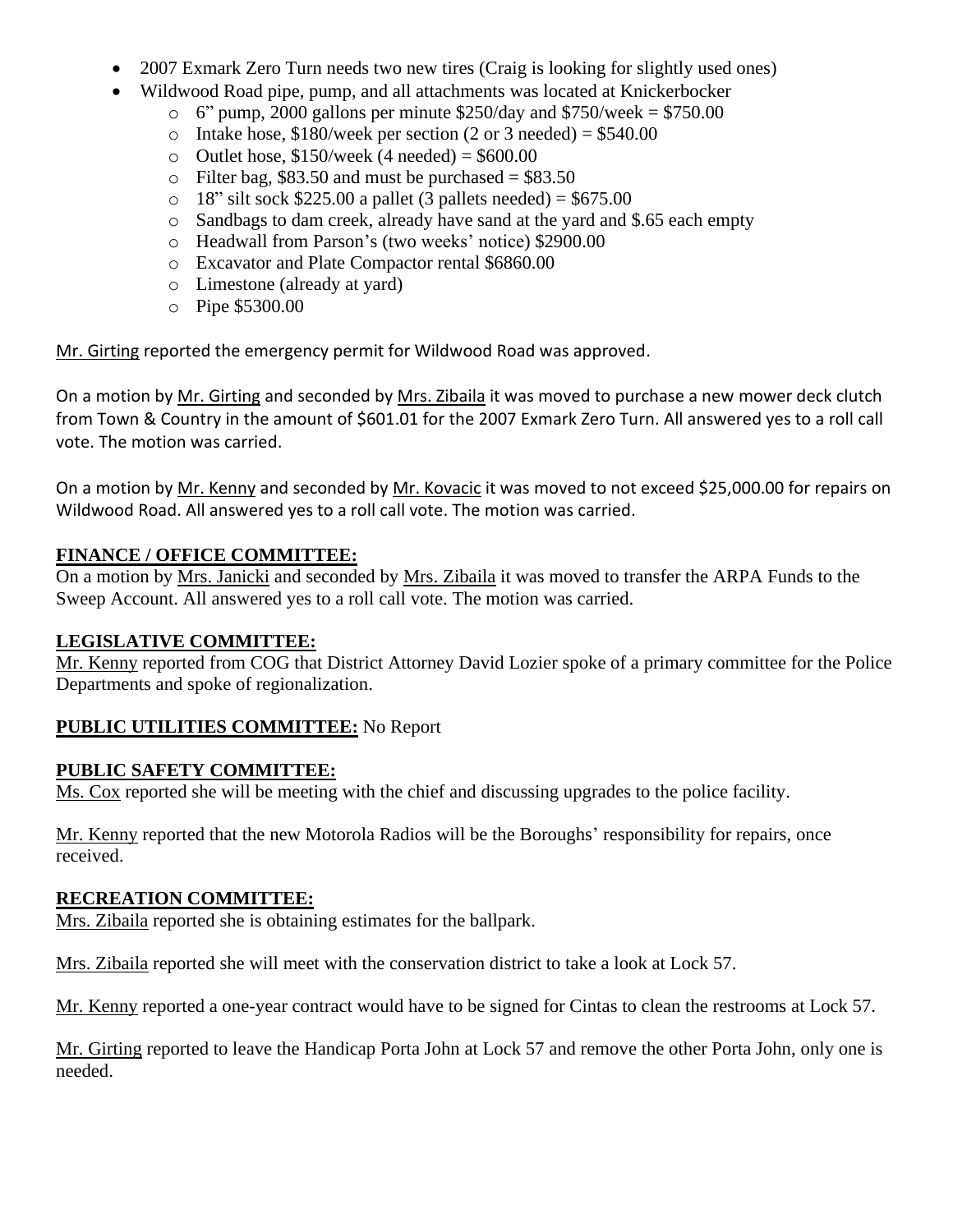### **REPORTS OF OFFICERS**:

Mayor Chaffee -

Mayor Chaffee reported 1,457 miles patrolled on 220, 1,851 miles patrolled on 221, 1,467 miles patrolled on 222 with a total of 4,775 miles patrolled and 289.1 gallons of fuel. Mayor Chaffee reported of 68 calls for service, 2 criminal investigations completed, 2 D.U.I. issued, 4 traffic accidents investigated, 24 traffic warnings issued, and 5 traffic citations issued.

Secretary - No Report

Treasurer - No Report

Planning Commission - No Report

Emergency Coordinator - No Report

Borough Solicitor – No Report

Borough Engineer - No Report

Sewage Enforcement Officer - No Report

Tax Collector - Mrs. Zibaila mentioned Mr. Gologram would be attending a Council Meeting in the near future.

### **UNFINISHED BUSINESS**:

Mrs. Janicki reported she is still accepting donations for the Police memorial.

#### **ACTION ON BILLS**:

Bill List #9 submitted for approval.

## **MOTION TO APPROVE SUBMITTED BILL LIST #9:**

On a motion by Mrs. Zibaila and seconded by Mrs. Janicki, it was moved to approve Bill List #9. All answered yes to a roll call vote. The motion was carried.

#### **ORDINANCES OR RESOLUTIONS:** None

## **APPROVAL OF PLANS:** None

**COMMUNICATIONS:** None

**ACTION ON COMMUNICATIONS:** None

## **AWARDING OF BIDS:** None

#### **NEW BUSINESS:**

Mr. Girting discussed looking into roadside clean up days and reaching out to Western Beaver School District to offer community service hours for students, more information to follow.